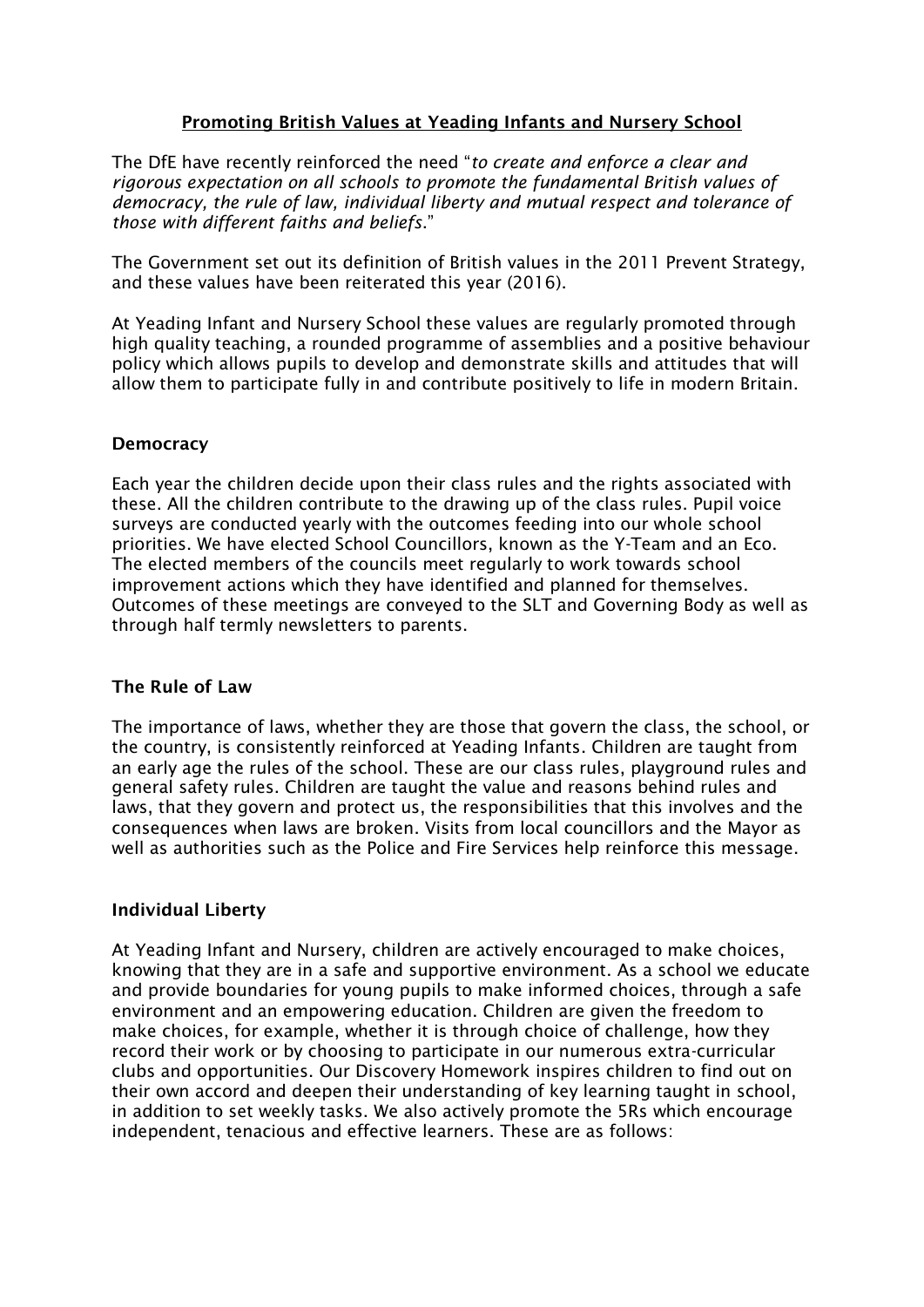- Resilience
- Resourceful
- Respect
- Responsibility
- Reflection

Through PSHE lessons all children are taught Protective Behaviours where they learn to take appropriate risk and how to protect themselves in a safe way.

#### **Mutual Respect**

Part of our school ethos and behaviour policy has revolved around core values as recommended by Jenny Mosley's Golden rules which promote 'respect' and 'working together'. During the course of the academic year children have been part of discussions and assemblies related to what this means and how it is shown. The school's vision and aims promotes respect for others and this is reiterated through classroom rules and school expectations, as well as our behaviour policy.

## **Tolerance of those of Different Faiths and Beliefs**

Yeading Infant and Nursery School is a highly diverse school. We actively promote diversity through our celebrations of different faiths and cultures, many of which are represented at our school. Religious Education lessons and PSHE lessons reinforce messages of tolerance and respect for others. Members of different faiths and religions are encouraged to share their knowledge to enhance learning within classes and the school. The children visit places of worship that are important to different faiths. We celebrate major faith events such as Christmas, Eid, Diwali and our chair of Governors is a Vicar at the local church, which we visit at Christmas.

#### **Yeading Infant and Nursery School Songs**

We have two school songs which we sing together in our singing assemblies, held weekly, which remind children of the British values highlighted above.

# **You are My Brother**

You are my brother, You are my friend, You are my sister, Our love should never end. Whatever colour our skin or our hair. Let us live together This is our prayer. Lift your voices high, Work for justice and for peace, Lift your voices high, May our friendship never cease, Lift your voices high, We will sing in every land. Lift your voices high, For in God's name, we stand.